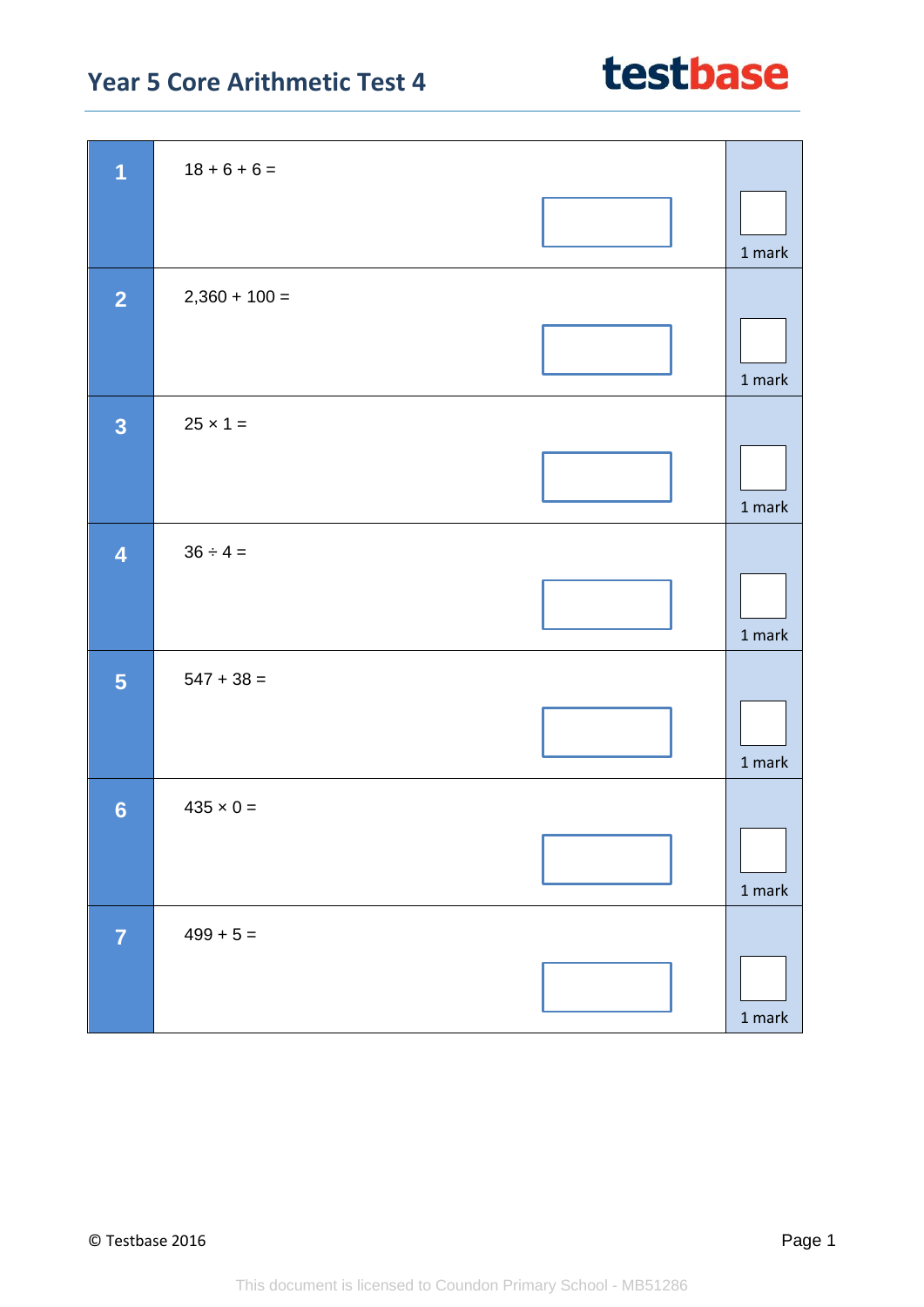| 8  | $rac{6}{7} - \frac{2}{7} =$ |        |
|----|-----------------------------|--------|
|    |                             | 1 mark |
| 9  | $6 \times 7 =$              |        |
|    |                             | 1 mark |
| 10 | $504 - 85 =$                |        |
|    |                             | 1 mark |
| 11 | $\frac{1}{8}$ of 72 =       |        |
|    |                             | 1 mark |
| 12 | $36,839$<br>+ $31,878$      |        |
|    |                             | 1 mark |
| 13 | $9 \times 4 \times 2 =$     |        |
|    |                             | 1 mark |
| 14 | $9^2 =$                     |        |
|    |                             | 1 mark |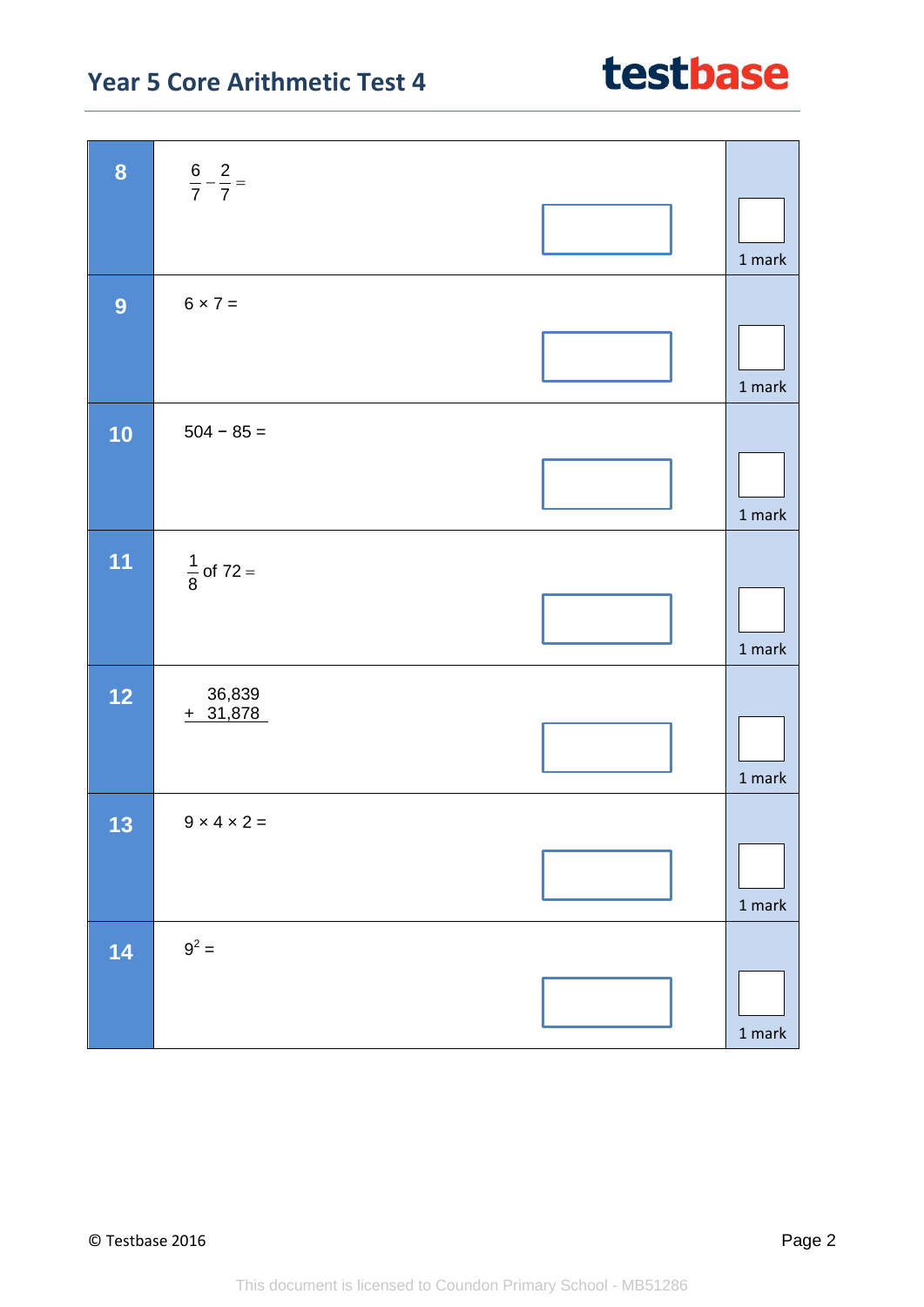| 15        | $762 \div 6 =$       |               |
|-----------|----------------------|---------------|
|           |                      | 1 mark        |
| 16        | $17.4 - 5.1 =$       |               |
|           |                      | $1$ mark      |
| 17        | 33,321               |               |
|           | $-23,406$            | $1$ mark      |
| 18        | $80.08 \div 10 =$    |               |
|           |                      | 1 mark        |
| 19        | $0.9 = ?%$           |               |
|           |                      | 1 mark        |
| <b>20</b> | 3104                 |               |
|           | $x$ 8                | $1$ mark      |
| <b>21</b> | $28.8 \times 1000 =$ |               |
|           |                      | $1$ mark $\,$ |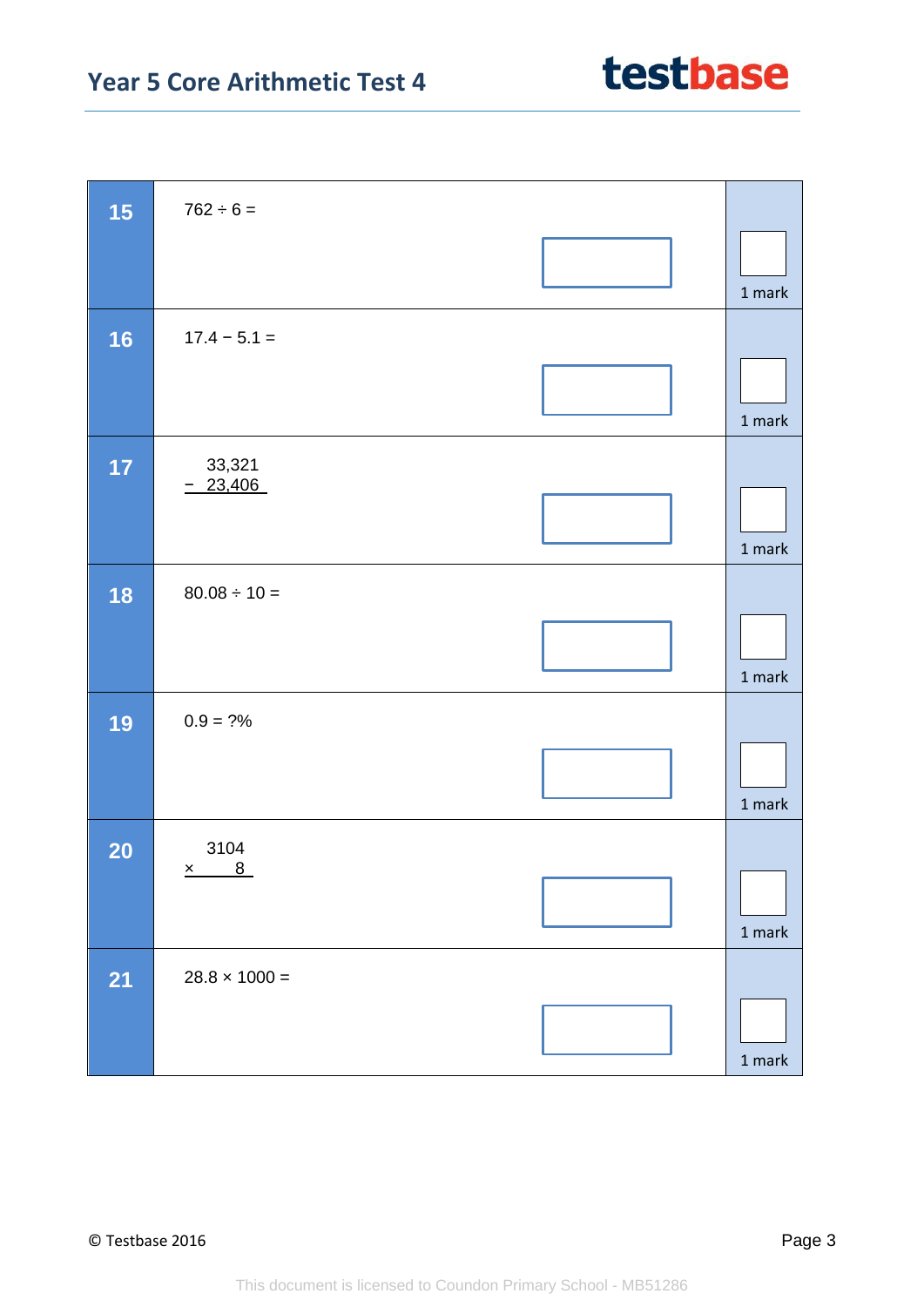| <b>22</b>       | $30 \times 200 =$            |          |
|-----------------|------------------------------|----------|
|                 |                              |          |
|                 |                              | 1 mark   |
| 23              | $2.126 \times 7 =$           |          |
|                 |                              |          |
|                 |                              | 1 mark   |
| 24              | $0.1 = \frac{?}{100}$        |          |
|                 |                              |          |
|                 |                              | 1 mark   |
|                 | 47                           |          |
| <b>25</b>       | $\times$ 81                  |          |
|                 |                              |          |
|                 |                              | 2 marks  |
| $\overline{26}$ | $\frac{5}{7}$ of 105 =       |          |
|                 |                              |          |
|                 |                              | 1 mark   |
| 27              | $6.1 + 2.35 =$               |          |
|                 |                              |          |
|                 |                              | $1$ mark |
| <b>28</b>       | $rac{5}{6} + \frac{1}{12} =$ |          |
|                 |                              |          |
|                 |                              | $1$ mark |
| 29              |                              |          |
|                 | $2\frac{3}{4} \times 2 =$    |          |
|                 |                              |          |
|                 |                              | $1$ mark |